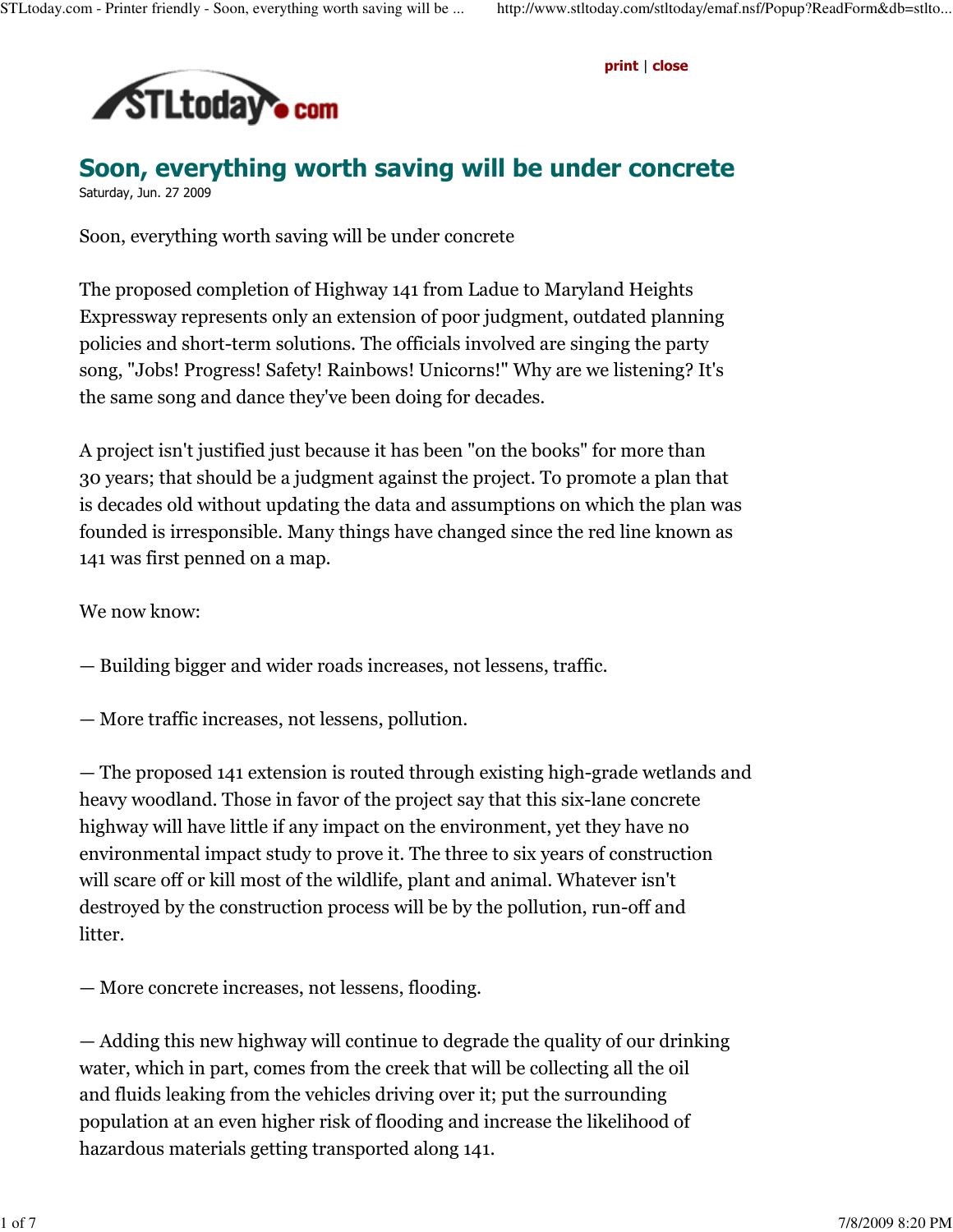— There has not been a hydrology or environmental impact study or even an updated environmental assessment.

When are we going to demand that our politicians and regional planning organizations stop listening to the siren song of easy money? When are we going to stop letting bankers, developers and politicians erode our quality of life so that they can build more buildings? There are plenty of empty buildings and office parks that could be redeveloped if stopped allowing new development on land that now holds our farms, parks and clean water — our future.

If we don't do it now, everything unique and worth saving will be buried under a couple feet of concrete.

Kim Cuddeback — Maryland Heights

Citizens for Responsible Progress

Health care reform sounds simple; it's not

A doctor's recent letter about reforming health care seemed reasonable and simple. Her ideas: If you have money, you get health care; if you don't, you're out of luck. She suggests that patients should have some financial responsibility for their medical treatment, and that's true.

But her solution prefers continuing a system in which insurance bureaucrats continue to make decisions about what treatment people should receive; they just should be more restrictive, eliminating reasonably cheap co-pays. The effect, of course, would be going without treatment or care that is really needed. And she offers absolutely nothing for the estimated 50 million people without insurance.

It sounds so simple.

From the comfortable environs of Ladue, it probably looks that way as well. Fortunately, hundreds of physicians, nurses and other health care professionals understand that a single-payer system is not the bureaucratic nightmare the good doctor describes.

I do not agree with her about tort reform. We spend more per capita on health care in this country because of what is wasted on the private insurance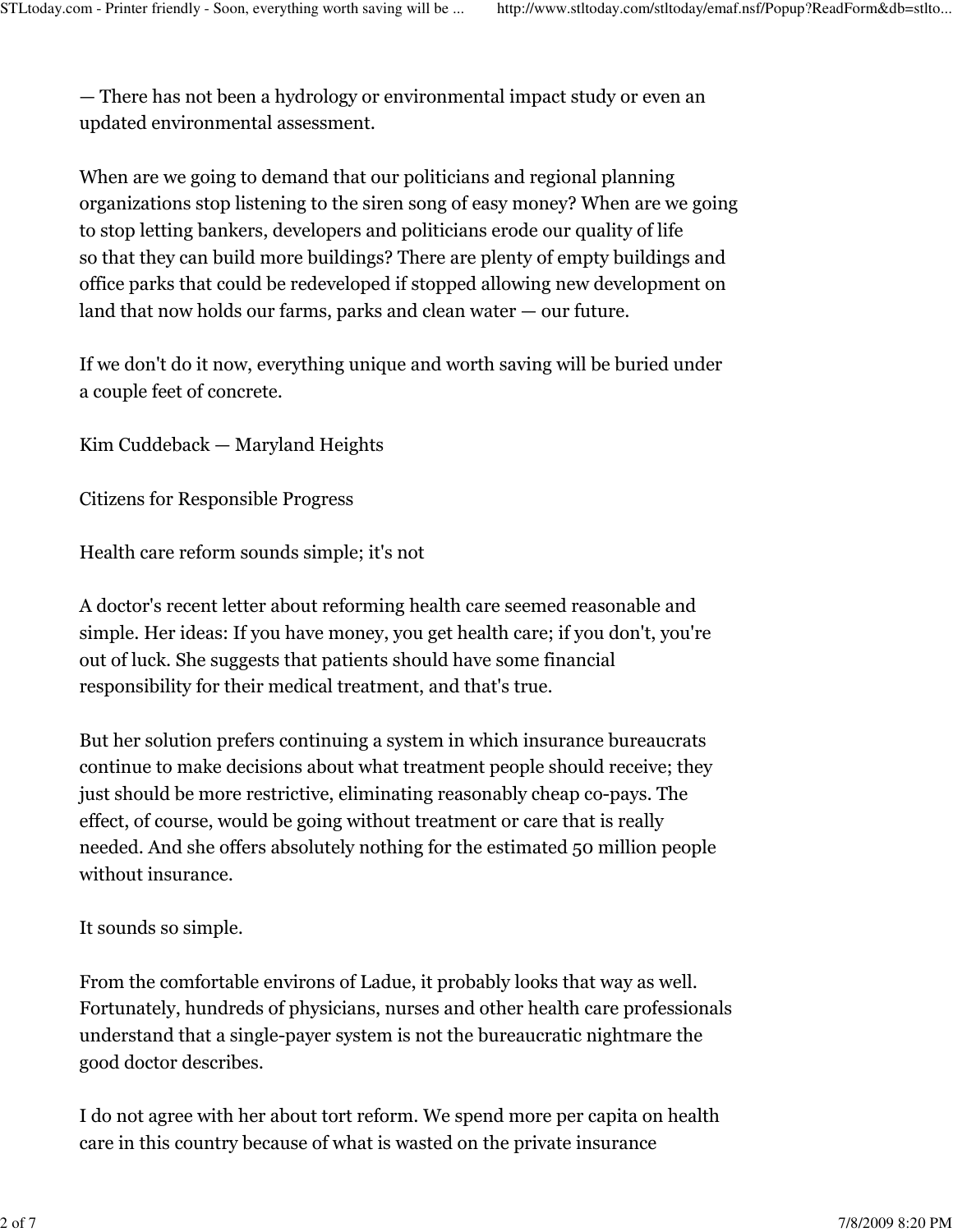bureaucracy and the unnecessary tests and procedures that an out-of-control legal system imposes on the health care system.

Marvin A. Huggins — St. Louis

Securing the border, protecting gun rights

Regarding the story "U.S. weapons found to fuel violence in Mexico" (June 22): This rumor is like the Energizer Bunny; it just keeps going and going, even though it has been debunked.

The truth, as related by U.S. Rep. Connie Mack, R-Fla., in a congressional hearing this month, is that Mexican authorities submitted only 7,200 of the 30,000 firearms seized for tracing. Why? U.S. Immigration and Customs Enforcement Special Agent Matt Allen told Fox News recently, "Not every weapon seized in Mexico has a serial number on it that would make it traceable, and the U.S. effort to trace weapons really only extends to weapons that have been in the U.S. market."

So, we only trace guns that we believe came from the United States. That's not exactly a representative sample with which one might develop a defensible assertion. It sounds as if the worst case is that 90 percent of the 7,200 traced guns came from the United States. That's 6,480 guns, or 21 percent of the 30,000 total seized guns — a far less dramatic number.

The Mexican authorities may have cherry-picked that group of guns to send to us for tracing. With pressure from all quarters to "do something," it is easy to see how the beleaguered Mexican government might be tempted to point the finger outward.

Interpol says that Russian crime organizations traffic guns in Mexico. Mexican congressman Robert Badillo says that more than 150,000 soldiers deserted from the Mexican Army in the last six years. If as few as 15 percent of them took their gun, then that's 75 percent of the guns seized.

Stop the rumor-mongering. We need to get on with some real solutions.

Mr. Mack says the United States should station more federal agents at the border to check for southbound gun shipments. What a great idea! While they are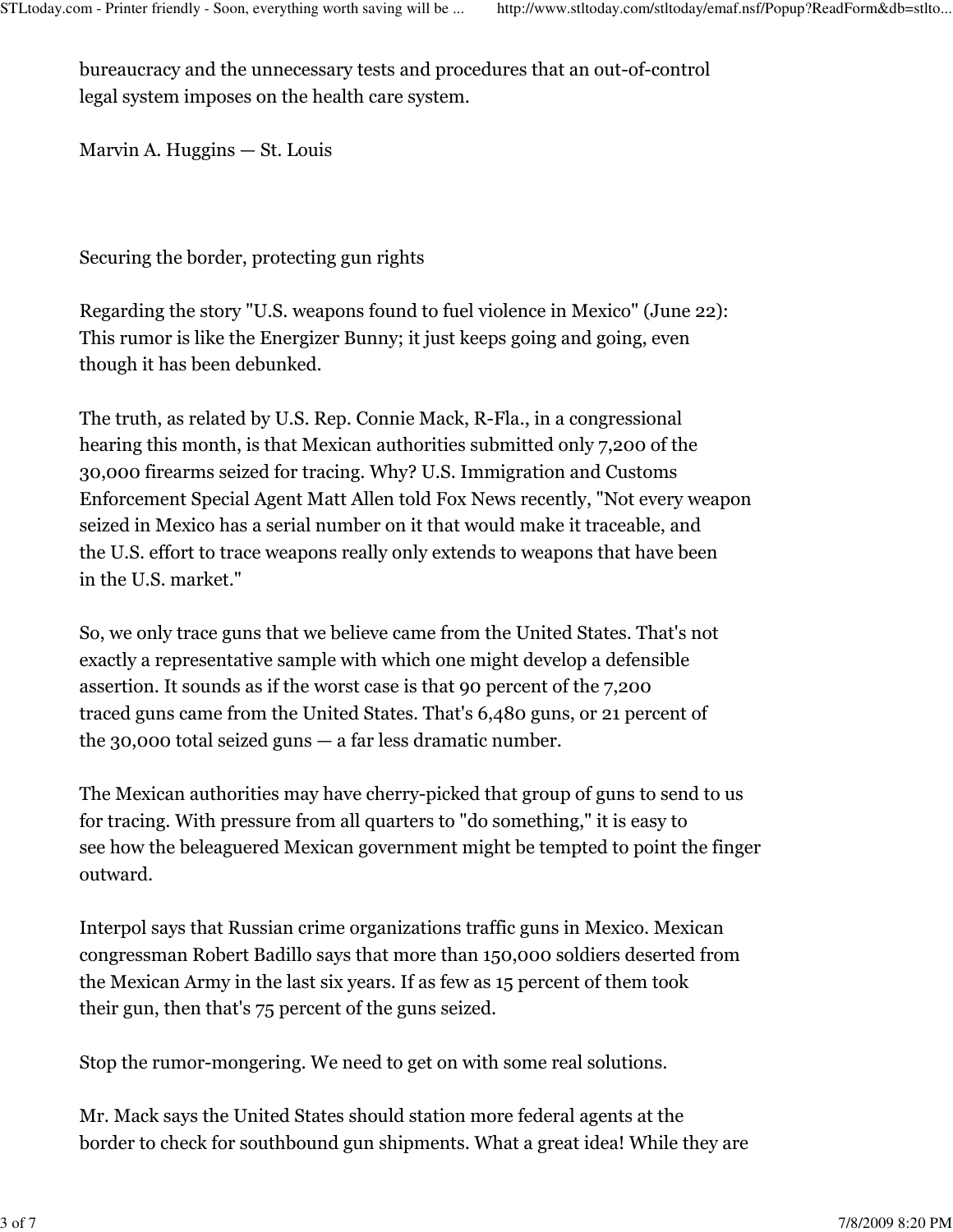watching what's going south, they can watch what's coming north and actually achieve a secure border without further erosion of U.S. citizens' right to bear arms.

Tim Keeney — Webster Groves

Illinois should support

three Rs in its budget

Child care workers in Illinois are calling on state lawmakers to act on the Three Rs: Revenue, reform and responsibility.

Our state has a strong network of early childhood programs that meet the needs of children and their families. They provide safe, quality child care and early educational experiences for working families.

Programs for at-risk infants and toddlers, preschoolers and parents will be cut back severely or eliminated if the so-called "50 percent state budget" is approved as proposed. It will have a devastating domino effect on families. Untold numbers of parents, unable to afford the full cost of child care, will be forced to quit their jobs.

State policymakers have not committed significant new revenues to fill the state's multi-billion-dollar budget hole. This mammoth deficit cannot be solved solely through budget cuts. Lawmakers must not place the burden of the budget deficit on the backs of children and families!

A balanced solution demands not only spending cuts but also capturing new revenue. A balanced solution would avoid budget cuts so drastic that they harm children, families and the state's economy.

We urge lawmakers to take actions that are appropriate and necessary to bring in new revenues and accountability so that families in need can continue to access affordable, quality child care.

We need to get back to the basics. We all need to share in a solution. We urge support for the Three Rs: Revenue, reform and responsibility.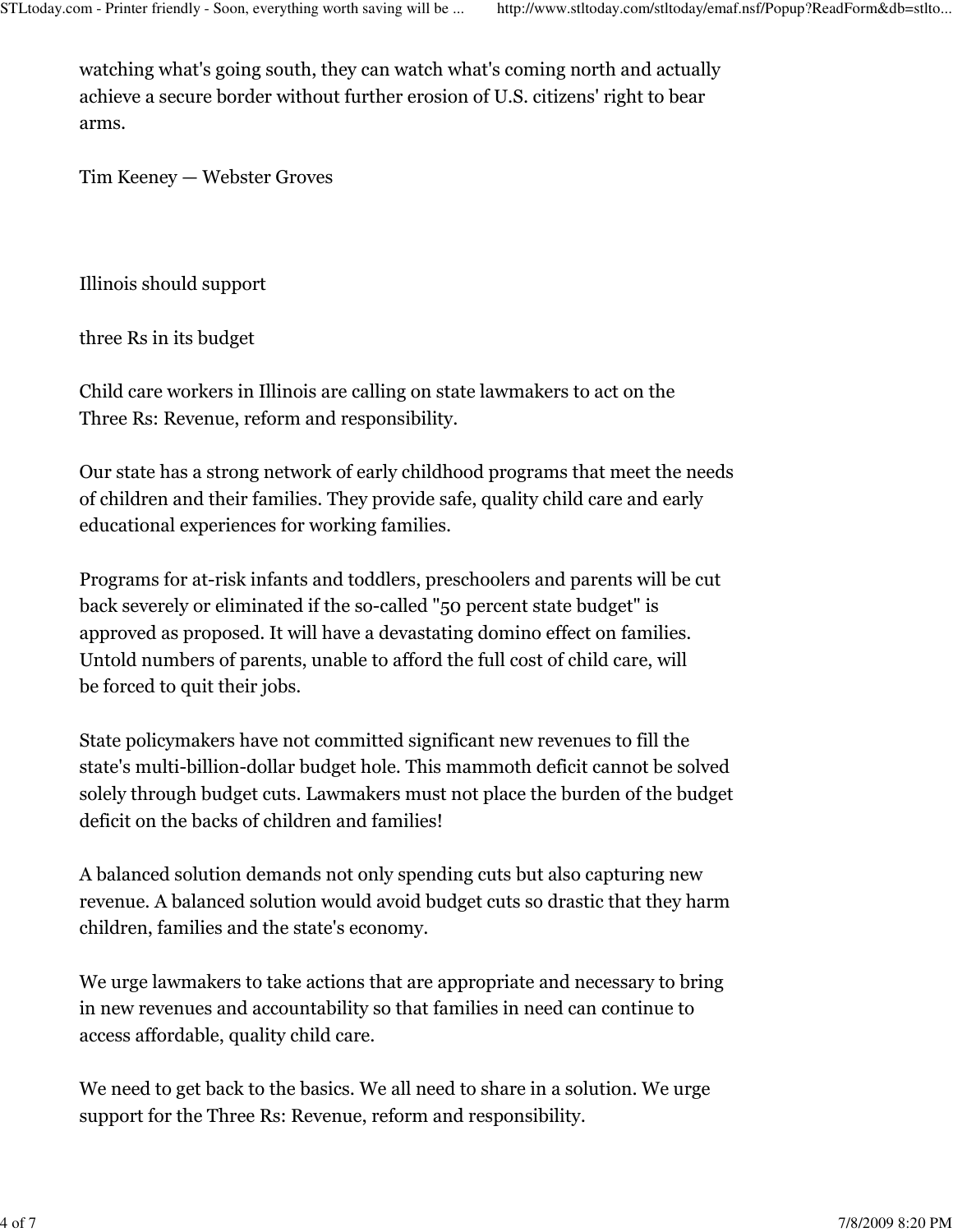Janet E. Maruna — Bloomington, Ill.

Executive Director, Illinois Network of Child Care Resource & Referral Agencies

Telecoms are no watchdog

against scammers

Matthew Hathaway exposed scammers in "Scammers are taking advantage of third-party billing on phone bills" (June 20). Those scammers cheat Missouri consumers out of big bucks. The seemingly intentional complexity of today's telephone bills makes them an excellent place to conceal fraudulent charges.

Mr. Hathaway could have added that the billing telephone company may be complicit with the scammer when it repeatedly issues reminders of failure to pay the fraudulent amounts and each monthly bill contains written or implicit threats of telephone disconnection for non-payment of the charges.

I have for 18 months resisted paying a fraudulent \$7.92 directory assistance charge which my telephone company, which claims to be "third party" directory assistance and because it is "third party" claims its is uninvolved. But it hardly is uninvolved.

Telecommunications industry revenue separations are a complex procedure of credits and offsets. As is the case for most charged calls, when I pay this fraudulent charge, these procedures will credit a significant share of that \$7.92 to my telephone company for originating, switching, billing and collecting for the fraudulent directory assistance call.

Not all of the \$7.92 will go to the scamming third-party company. Does this make my telephone company uninvolved or complicit in the fraud?

Similar sharing of scamming revenue would be in play in all of Mr. Hathaway's third-party billing illustrations. Even when it is only a commission for billing and collecting for a third party, the company has an incentive to achieve that collection and no incentive to expose or combat suspected scammers.

That arrangement neuters the company as the best positioned watchdog of third-party billing and, in fact, makes detection and exposure of scammers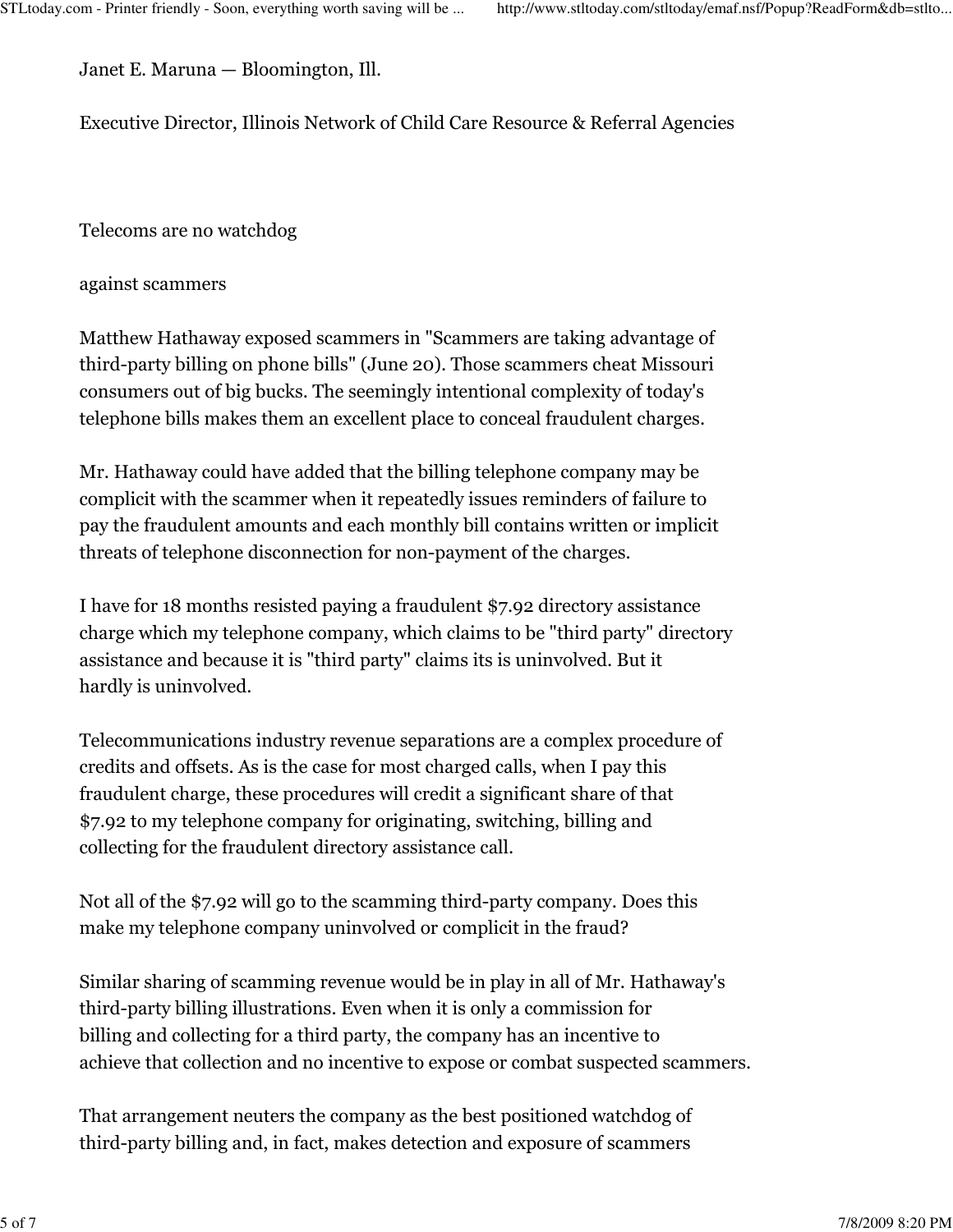unlikely.

Scamming has been around for a long time. When will honorable telephone companies and our attorneys general rid consumers of these never-ending threats?

Wayne Clark — Lake Saint Louis

## Institutional bias

Regarding "Nursing homes get old for many with disabilities" (June 22): A basic understanding of civil rights leads to the conclusion that state schools warehousing people with developmental disabilities have outlasted their questionable utility; they are a shameful relic of failed public policy and outdated attitudes toward people with disabilities.

Even with newly signed legislation to improve conditions, the conditions of the institutions will remain deplorable and will also continue to be the most glaring example of badly spent money.

The facts remain. Institutions warehousing people with disabilities across the country are the focus of failed inspections, horrendous findings letters that detail sub-standard care, class action lawsuits and de-certifications.

There are many other existing and proposed initiatives that support de-institutionalization: the Americans with Disabilities Act, the New Freedom Initiatives, Olmstead Plans, the Lifespan Respite Care Act, Expanding the Promise for Individuals with Autism Act, Pathways to Independence Act and the Family and Workplace Balancing Act, to name a few.

The institutional bias is not reflective of American attitudes; people want to stay in their homes and communities, regardless of disability at any age.

Robert Stack — Princeton, N.J.

President and CEO, Community Options Inc.

If you enjoy reading about interesting news, you might like the 3 O'Clock Stir from STLtoday.com. Sign up and you'll receive an email with unique stories of the day, every Monday-Friday, at no charge.